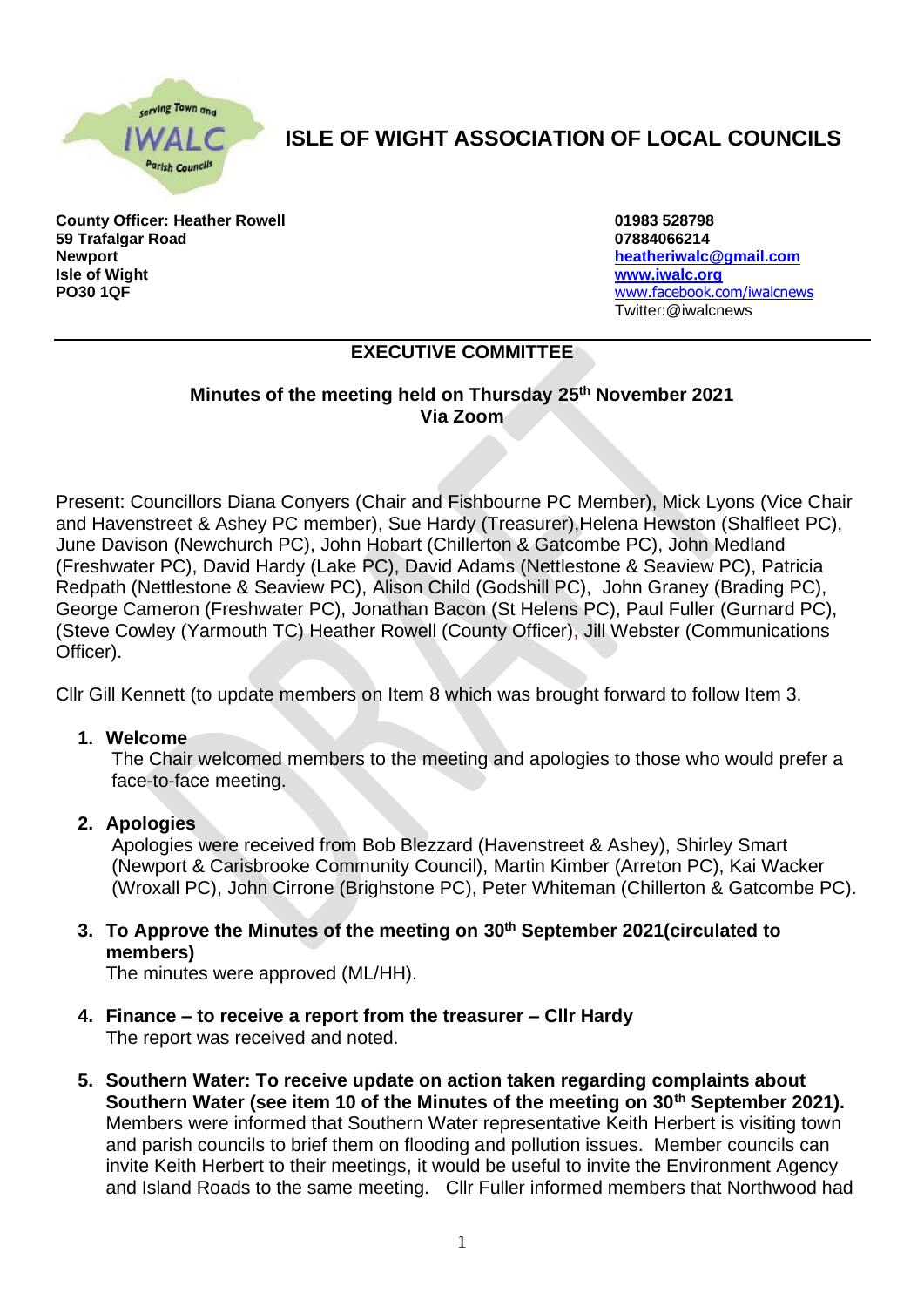a presentation from Southern Water and councillors were invited to visit the treatment works at Sandown, it was agreed that IWALC would coordinate a visit for all members. Cllr Bacon suggested that it would be useful for IWALC to collate evidence from individual councils about problems in their area and send these to Southern Water.

**Action: To write to members a) asking them to send through any issues of concern, b) provide them with the information on how to request a visit from Southern Water, and c) ask if they would like a visit to the pumping station at Sandown.**

#### **6. Training: To receive update on training activities.**

The Chair reported that the Code of Conduct Training run by the Monitoring Officer and Deputy at the Isle of Wight Council, via zoom, encountered technological problems and participants felt it wasn't sufficiently geared for Town and Parish Councillors. Alternatives are being explored. Finance Training is being held on the 1<sup>st</sup> December via Zoom and a face-to-face Planning Training is due in the New Year. The Training Group will be looking at additional training in the New Year including equality and diversity and the implications for councils.

### **7. Communications Group – To receive updates on:**

- **a. Progress in replacing the website (Cllrs Alex Watts and Dave Hardy)** The website has been slower in development, than anticipated. Cllr Hardy will contact Cllr Watts and Wight Computers to progress this.
- **b. Future plans for Bulletin (Communications Officer)** December issue will include articles on housing to try and stimulate a debate around how to meet the need for social affordable housing. Island housing associations have been invited to contribute.

### **8. Community Resilience Workshop: To receive updates by Chair on follow-up activities:**

a. **Survey of councils' current and possible future role in promoting community wellbeing.** A small steering group was set up following the workshop, Cllr D Conyers, Cllr G Kennett, Ian Lloyd (IWC) and Mike Bulpitt (Community Action IW). At the first meeting it was agreed to send councils a survey about community resilience activities to town and parish councils. Councils were encouraged to complete the survey as fully as possible to inform future work.

**b. IWC's tender for Living Well and Early Help Service** The IWC has just gone out to tender for the above programme, currently led by Age UK IW. The new specification focusses on the outcomes from the Community Resilience Workshop. The closing date is the 15<sup>th</sup> December 2021 and it is possible that bidders may request support from IWALC. Members agreed to support any potential bidders who are taking a 'bottom up' community led approach that included town and parish councils.

# **9. Age Friendly Island (AFI): To approve IWALC's Digital Friendly Island Pledge.**

Members approved the draft IWALC Digital Friendly Island Pledge. It was agreed to encourage members to do the same.

#### **10.IWALC Constitutional Review Update**

The review group has met and are working on a revised draft to be presented to members at the January meeting for discussion, with the final revised document being approved at the AGM. Members were encouraged to forward any suggestions to members of the group.